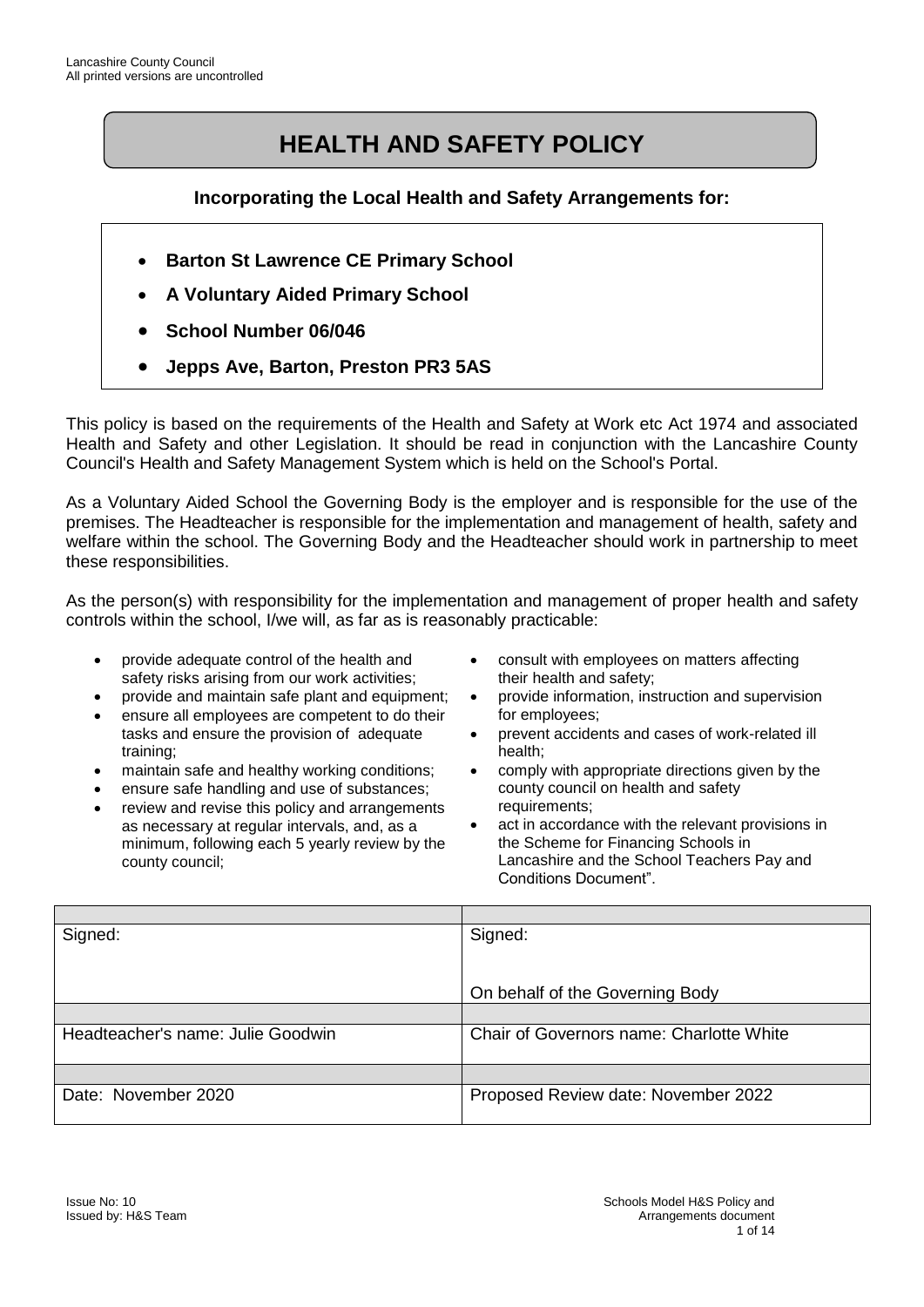#### **Responsibilities**

| The responsibility for implementation and<br>management of proper health and safety<br>controls within the school is that of (e.g.<br>Headteacher):                                                                                                                                                                                                                                                                                                                                                                                                                                                                                                                                                                  | Headteacher<br><b>Julie Goodwin</b>                                                     |  |
|----------------------------------------------------------------------------------------------------------------------------------------------------------------------------------------------------------------------------------------------------------------------------------------------------------------------------------------------------------------------------------------------------------------------------------------------------------------------------------------------------------------------------------------------------------------------------------------------------------------------------------------------------------------------------------------------------------------------|-----------------------------------------------------------------------------------------|--|
| The delegated member of staff with day-to-day<br>responsibility for ensuring this policy is put into<br>practice is (e.g. School Business Manager,<br>Health & Safety Co-ordinator etc):                                                                                                                                                                                                                                                                                                                                                                                                                                                                                                                             | Headteacher<br>Julie Goodwin                                                            |  |
| To ensure health and safety standards are<br>maintained/improved, the following people have<br>responsibility in their specific areas e.g.<br>premises issues, fire safety and other<br>emergencies, out-of-hours arrangements,<br>educational visits:                                                                                                                                                                                                                                                                                                                                                                                                                                                               | Cleaners<br><b>Class Teachers</b><br>EVC - Julie Goodwin<br>Fire Safety - Julie Goodwin |  |
| The Health & Safety objectives for the school<br>(as identified by accident/incident investigation,<br>consultation, review of risk assessments, health<br>& safety management support and audit visits;<br>advice from the county council etc. or other<br>sources e.g. DfE, Teachers. Net, other schools,<br>the HSE) will be developed and monitored by:                                                                                                                                                                                                                                                                                                                                                          | Headteacher<br>Julie Goodwin                                                            |  |
| The documented Health & Safety objectives and<br>any associated action plan(s) can be found:<br>Note: Any actions arising from those objectives<br>should be documented e.g. as an action plan,<br>and monitored to ensure they are achieved.                                                                                                                                                                                                                                                                                                                                                                                                                                                                        | See:<br>Headteacher<br>Julie Goodwin                                                    |  |
| All employees within the school have a responsibility to:<br>1. Co-operate with the Headteacher and his/her nominated representatives on all<br>matters relating to health and safety;<br>2. Not interfere with anything provided to safeguard their health and safety;<br>3. Take reasonable care of their own health and safety, and not knowingly place<br>anyone who may be affected by their work activities at risk; and<br>4. Report all health and safety concerns to an appropriate person (as detailed in this<br>policy statement).<br>5. Adhere to the School Teachers Pay and Conditions Document which state that<br>teachers' professional duties include maintaining good order and discipline among |                                                                                         |  |

teachers' professional duties include maintaining good order and discipline among the pupils and safeguarding their health and safety both when they are authorised to be on the school premises and when they are engaged in authorised school activities elsewhere.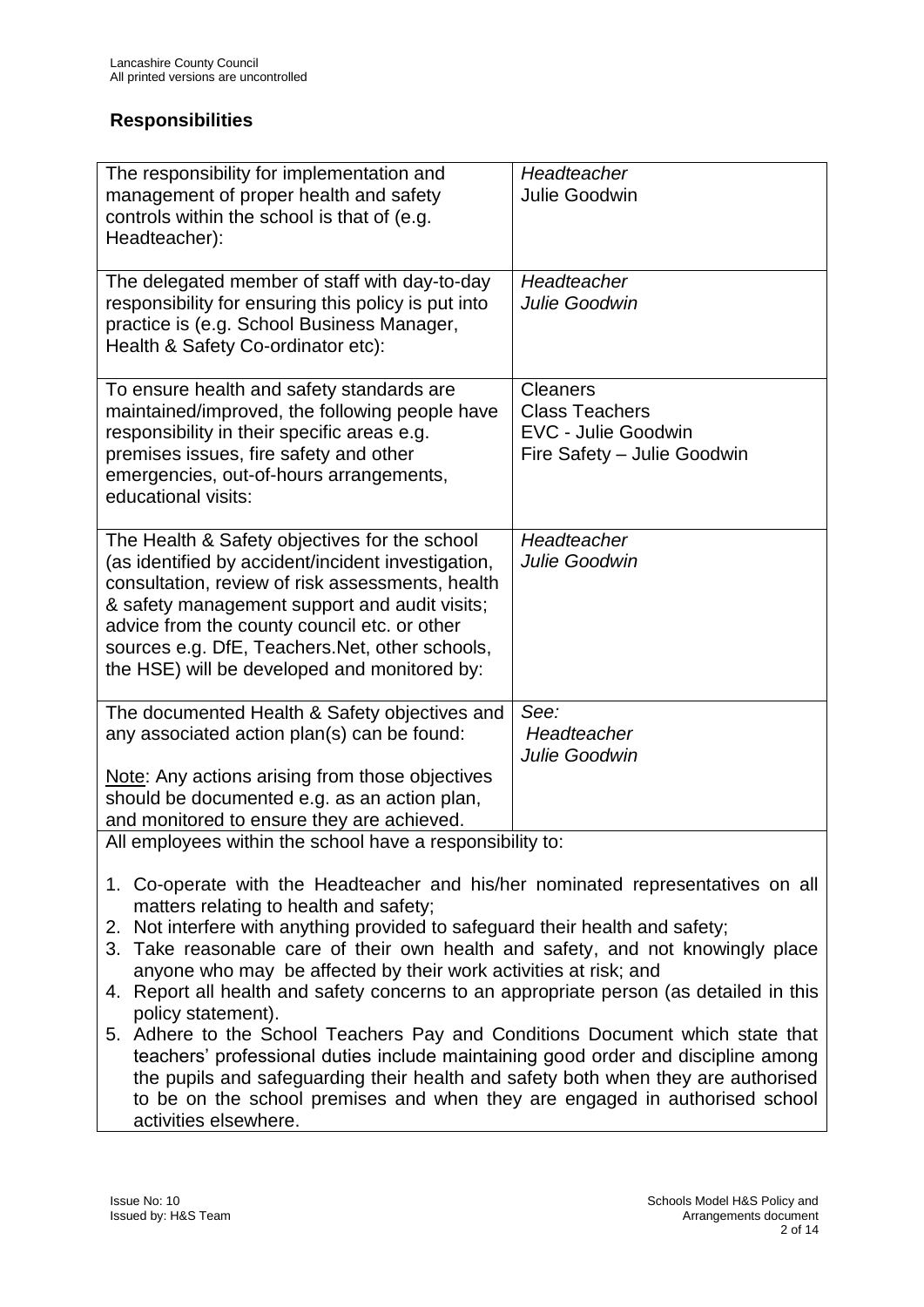# **Health and Safety Risks Arising from Work Activities**

I/we will ensure that so far as is reasonably practicable, all areas of risk are assessed and adequate control measures are put in place to ensure the health and safety of all employees, pupils, contractors, non-employees and anyone else affected by the school's activities.

| Risk assessments will be undertaken by:             | The Headteacher, Julie Goodwin<br>or will be delegated by the |
|-----------------------------------------------------|---------------------------------------------------------------|
| Risk assessments will be undertaken prior to the    | Headteacher to a suitably qualified                           |
| introduction of any new work tasks / activities     | person                                                        |
| that pose a significant risk to health and safety.  |                                                               |
| The significant findings of risk assessments will   | The Headteacher, Julie Goodwin                                |
| be reported to:                                     |                                                               |
|                                                     |                                                               |
| Action required to remove/control risks will be     | The Headteacher, Julie Goodwin                                |
| approved by:                                        |                                                               |
| The responsibility for ensuring the action          | The Headteacher, Julie Goodwin                                |
| required to reduce risks is implemented is that     |                                                               |
| of:                                                 |                                                               |
|                                                     |                                                               |
| Checking that implemented actions have              | The Headteacher, Julie Goodwin                                |
| removed/reduced the risks is the responsibility     |                                                               |
| of:                                                 |                                                               |
| Risk Assessments will be reviewed regularly (at     | The Headteacher, Julie Goodwin                                |
| least every 3 years for task risk assessments       | or will be delegated by the                                   |
| and the technical aspects of a fire risk            | Headteacher to a suitably qualified                           |
| assessment; annually for the non-technical          | person                                                        |
| aspects of a fire risk assessment and every 5       |                                                               |
| years for COSHH assessments) or in the event        |                                                               |
| of any significant changes. Responsibility for this |                                                               |
| rests with:                                         |                                                               |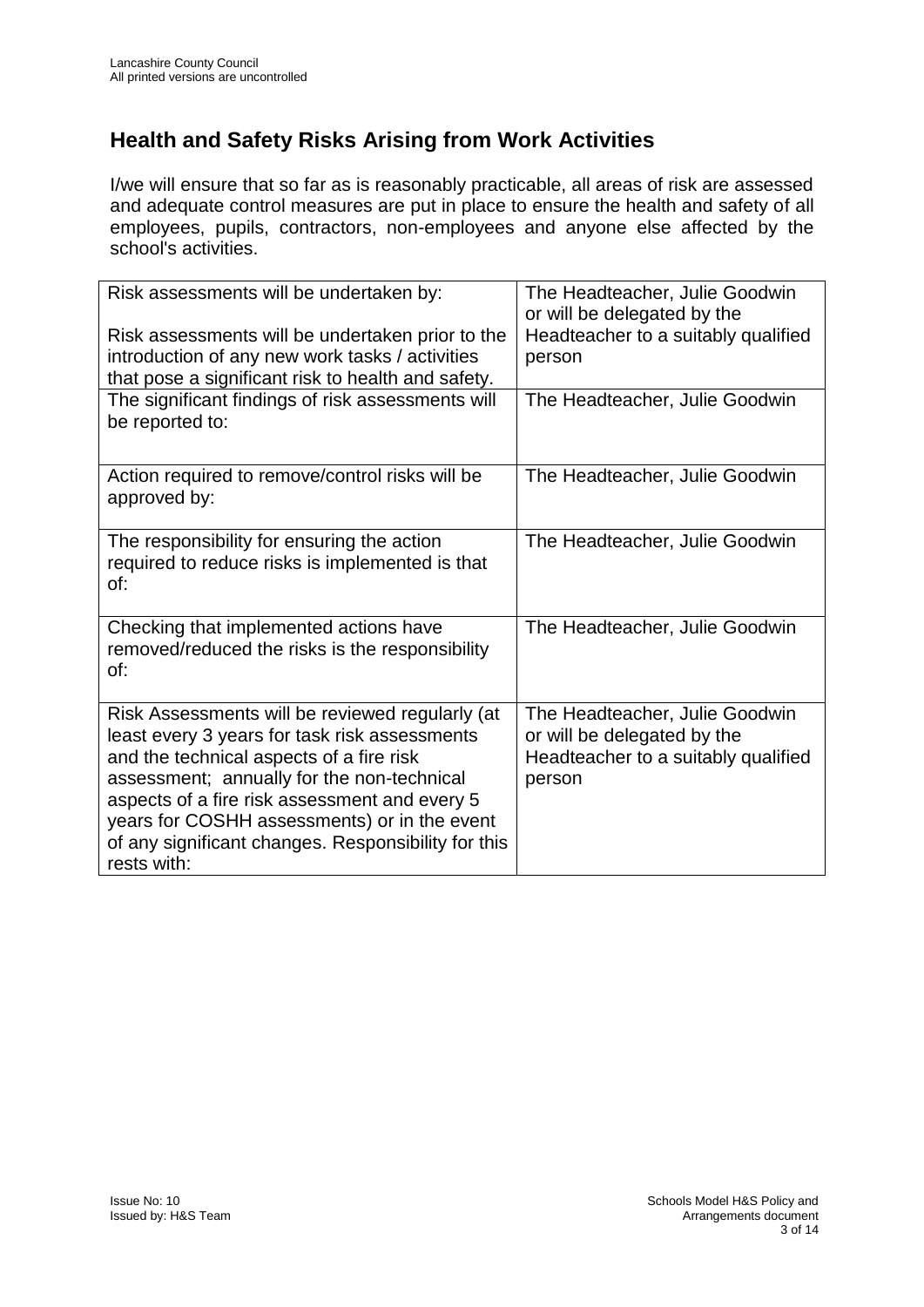# **School's Commitment**

To meet the requirements of this Policy Statement, the Headteacher/Governing Body and/or his/her/their nominated representative(s) will:

- a) draw up and implement appropriate health & safety procedures for the school;
- b) share appropriate elements of these procedures with all employees, pupils, visitors and anyone else who may be affected by them;
- c) arrange for risk assessments to be completed for all areas of work and review them on a regular basis;
- d) as part of the risk assessment process, produce safe systems of work where necessary and arrange for their implementation including any appropriate training, resourcing, auditing and monitoring;
- e) identify adequate resources for the implementation of the health and safety policy and arrangements with the school;
- f) comply with appropriate directions given by the county council on health and safety requirements; and,
- g) act in accordance with the relevant provisions in the Scheme for Financing Schools in Lancashire and the School Teachers Pay and Conditions Document.

The school will, upon request, make available for general inspection specific, procedures and documentation and will regularly review its arrangements in respect of the applicable topics and activities listed in the table at the end of this Policy document.

### **Consultation with employees**

The school recognises and accepts its duty to consult with employees and will do so via a union-appointed safety representative and/or through elected employee representatives where union appointed representatives are not available.

| Employee representative(s) for the school are: | Julie Goodwin - Headteacher<br><b>Richard Crook - Acting Deputy</b>                                                                       |
|------------------------------------------------|-------------------------------------------------------------------------------------------------------------------------------------------|
| Consultation with employees is provided via:   | Individual staff appraisals, Review<br>of documents, Team meetings,<br>Circulation of draft documents for<br>consultation, Staff meetings |

#### **Safety Representatives**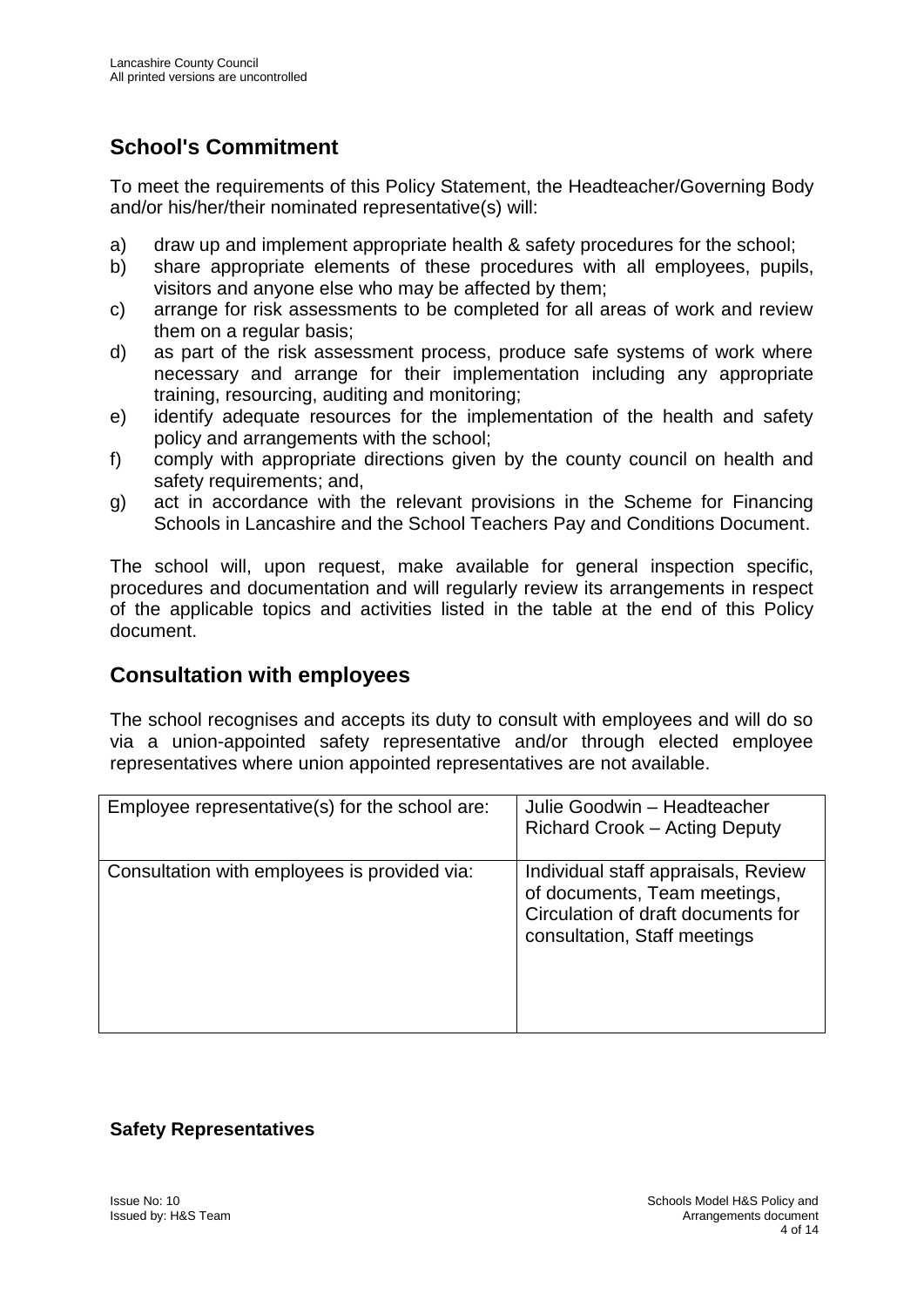The school recognises and accepts that safety representatives must be given the paid time necessary to carry out their functions, and paid time as is necessary to undergo training in those functions, as is reasonable in the circumstances.

Safety Representatives functions are to:-

- Investigate potential hazards and dangerous occurrences at the workplace, and complaints by employees relating to health, safety and welfare at work, and examine the causes of workplace accidents;
- Make representations to the Headteacher/Governing Body on the above investigations, and on general matters affecting the health and safety of the employees they represent;
- Inspect the workplace;
- Represent employees in dealings with health and safety inspectors;
- Attend health and safety committee meetings.

# **Safe Plant and Equipment**

The school will ensure that all plant and equipment that requires maintenance is identified, that maintenance is carried out and that new or second-hand plant and equipment meets any required health and safety standards before it is purchased.

| Responsible person(s) for identifying all                                                                                            | Julie Goodwin (Headteacher) and                        |
|--------------------------------------------------------------------------------------------------------------------------------------|--------------------------------------------------------|
| equipment/plant needing maintenance:                                                                                                 | the Site Supervisor                                    |
| Responsible person(s) for ensuring effective                                                                                         | Julie Goodwin (Headteacher) and                        |
| maintenance procedures are drawn up:                                                                                                 | the Site Supervisor                                    |
| Responsible person(s) for ensuring that all                                                                                          | Julie Goodwin (Headteacher) and                        |
| identified maintenance is carried out:                                                                                               | the Site Supervisor                                    |
| Any problems found with equipment should be                                                                                          | Julie Goodwin (Headteacher) and                        |
| reported to:                                                                                                                         | the Site Supervisor                                    |
| person(s) to check that<br>Responsible<br>new<br>equipment meets any required health and safety<br>standards before it is purchased: | Julie Goodwin (Headteacher) and<br>the Site Supervisor |

### **Information, Instruction and Supervision**

| The Health and Safety Law poster is displayed<br>at:                                                                                                                                                                                 | Location(s) Staffroom |
|--------------------------------------------------------------------------------------------------------------------------------------------------------------------------------------------------------------------------------------|-----------------------|
| Note: It is a legal requirement to display the<br>Health & Safety Law Poster in a prominent<br>position in each workplace e.g. in the school's<br>Reception area, or to give employees a copy of<br>the Health & Safety Law leaflet. |                       |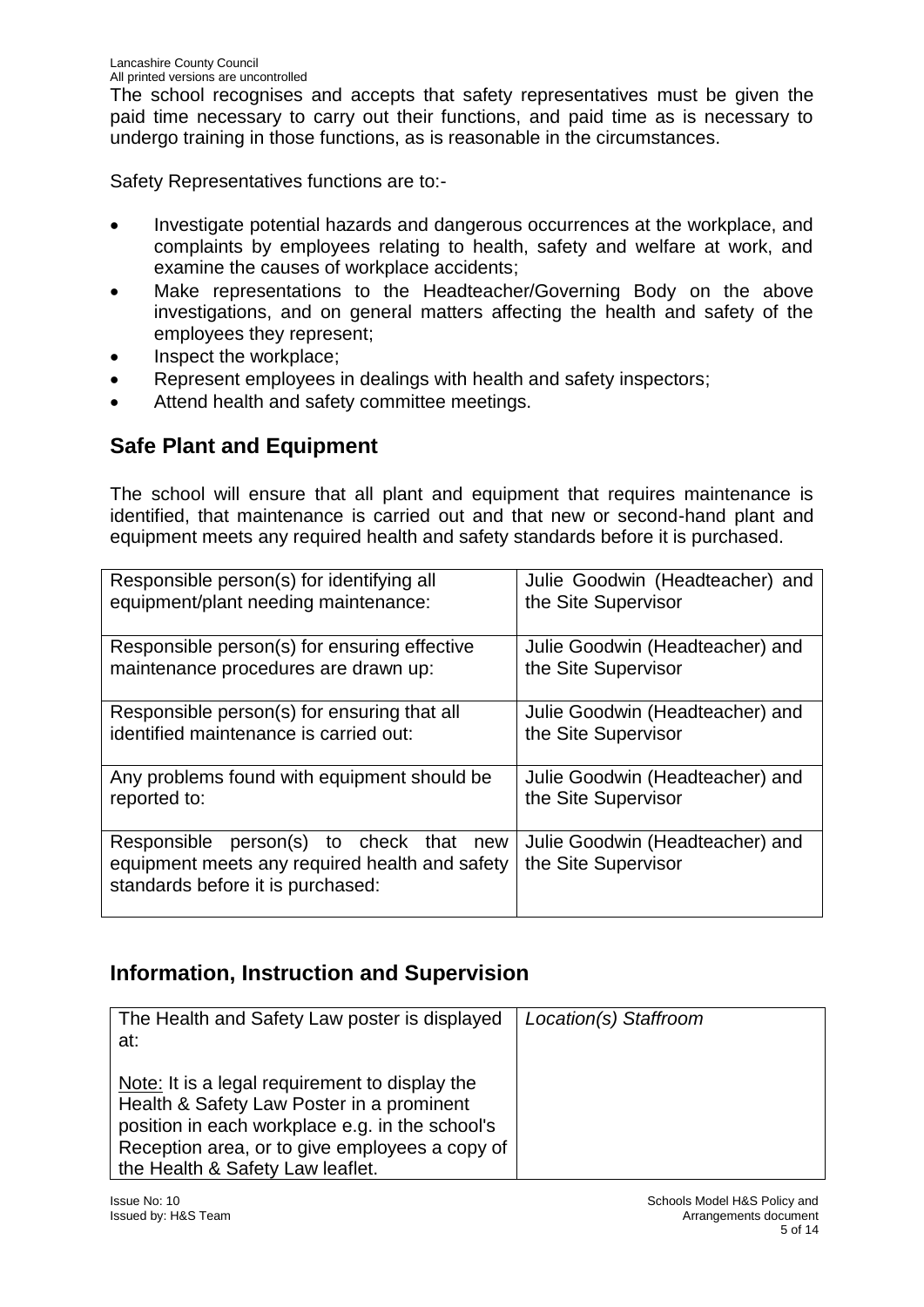| Health and safety advice is available from:                                                                | Julie Goodwin - Headteacher<br><b>Richard Crook – Acting Deputy</b>                                                                                                                                                                                                      |
|------------------------------------------------------------------------------------------------------------|--------------------------------------------------------------------------------------------------------------------------------------------------------------------------------------------------------------------------------------------------------------------------|
| Induction, supervision of trainees/work<br>placements etc. will be arranged/ undertaken /<br>monitored by: | Julie Goodwin - Headteacher<br>Richard Crook - Acting Deputy                                                                                                                                                                                                             |
| Health & Safety in shared premises (where<br>applicable) is managed by:                                    | Julie Goodwin - Headteacher and<br><b>Richard Crook – Acting Deputy</b><br>Headteacher will ensure that any<br>employees working at locations<br>under the control of other<br>employers are provided with<br>relevant information to ensure their<br>health and safety. |

# **Competency for Tasks and Training**

The school has arrangements in place to ensure that all new employees are provided with appropriate health and safety induction training when they start work. This will cover basics such as first aid and fire safety. Specific on the job and job specific health and safety training will also be provided if needed to achieve the required competency. Training provision will include regular refresher training where appropriate. Write down your arrangements for training here including arrangements for record keeping.

| Induction training will be provided for all<br>employees by: | Julie Goodwin, Headteacher                                             |
|--------------------------------------------------------------|------------------------------------------------------------------------|
| Job specific training will be provided by:                   | Julie Goodwin, Headteacher and<br>Richard Crook - Acting Deputy        |
| Jobs requiring specific health & safety training<br>are:     | <b>Ladder Safety</b><br><b>Working from Height</b><br>Lone Working     |
| Training records are kept at/by:                             | Julie Goodwin, Headteacher                                             |
| Training will be identified, arranged and<br>monitored by:   | Julie Goodwin, Headteacher and<br><b>Richard Crook - Acting Deputy</b> |

# **Accidents, First Aid and Work-related Ill Health**

The school acknowledges the legal requirement to: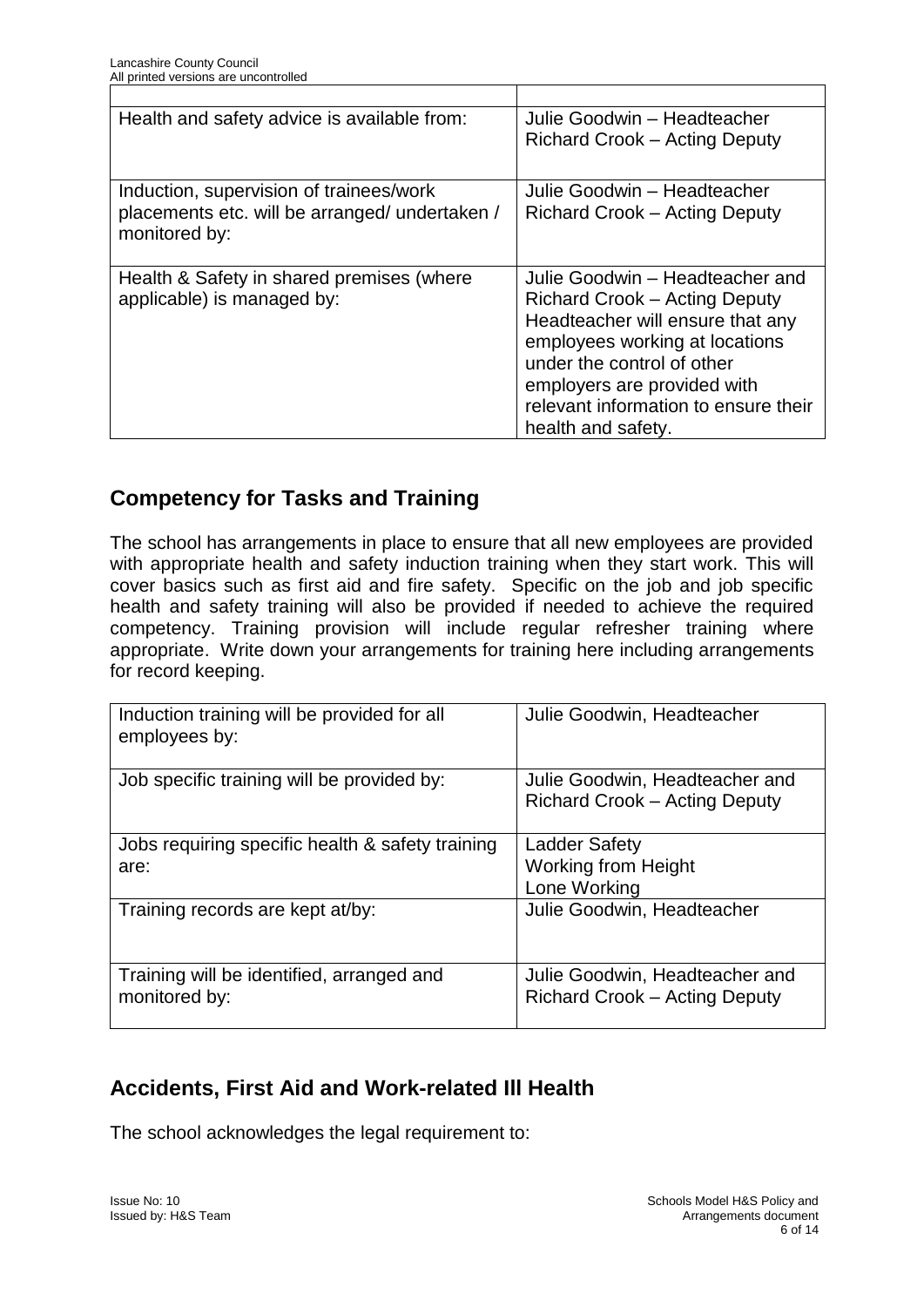- Ensure that there is a recognised system in place to deal with the reporting, recording and investigation of incidents and accidents;
- Ensure that there is a recognised system in place for reporting work related injuries, diseases and dangerous occurrences under the RIDDOR Regulations;
- Provide appropriate first aid arrangements for employees and anyone attending the premises that may be affected by the school's activities;
- Provide health surveillance for any employees who may be **at risk** of ill-health as a direct result of work activities, and has made appropriate arrangements to deal with this issue.

| The first aid box(es) is/are available:                                                       | Staffroom                                                                                                                                                                                                                                                 |
|-----------------------------------------------------------------------------------------------|-----------------------------------------------------------------------------------------------------------------------------------------------------------------------------------------------------------------------------------------------------------|
| The first aider(s) and appointed person(s)<br>is/are:                                         | An up to date list is displayed by<br>the first aid station (staffroom)                                                                                                                                                                                   |
| All accidents and cases of work-related ill<br>health are to be reported to:                  | Julie Goodwin - Headteacher                                                                                                                                                                                                                               |
| *Health surveillance is required for employees<br>doing the following jobs within the school: | Working Alone, working at height (<br>see separate policies) N.B. Any<br>pregnant employee will require a<br>specific Risk Assessment to be<br>completed and their duties may<br>need to be modified to take<br>account of their changing<br>capabilities |
| Health surveillance will be arranged by:                                                      | Julie Goodwin, Headteacher and                                                                                                                                                                                                                            |
| Health surveillance/records will be kept by/at:                                               | Julie Goodwin, Headteacher                                                                                                                                                                                                                                |

### **Performance Monitoring**

The school acknowledges its requirement to monitor the health and safety of employees and anyone who may be affected by its work activities and has appropriate arrangements in place to fulfil this requirement and to keep records.

| To check our working conditions and ensure       | <b>Members of the Premises</b>            |
|--------------------------------------------------|-------------------------------------------|
| our safe working practices are being followed,   | Committee and the Headteacher             |
| we will:                                         |                                           |
| Conduct workplace inspections. These are         |                                           |
| carried out by:                                  |                                           |
| Review all risk assessments regularly (at least  | See Section: Health and Safety            |
| every 3 years for task risk assessments and      | <b>Risks Arising from Work Activities</b> |
| the technical aspects of a fire risk assessment; | for responsibility details                |
| annually for the non-technical aspects of a fire |                                           |
| risk assessment and every 5 years for COSHH      |                                           |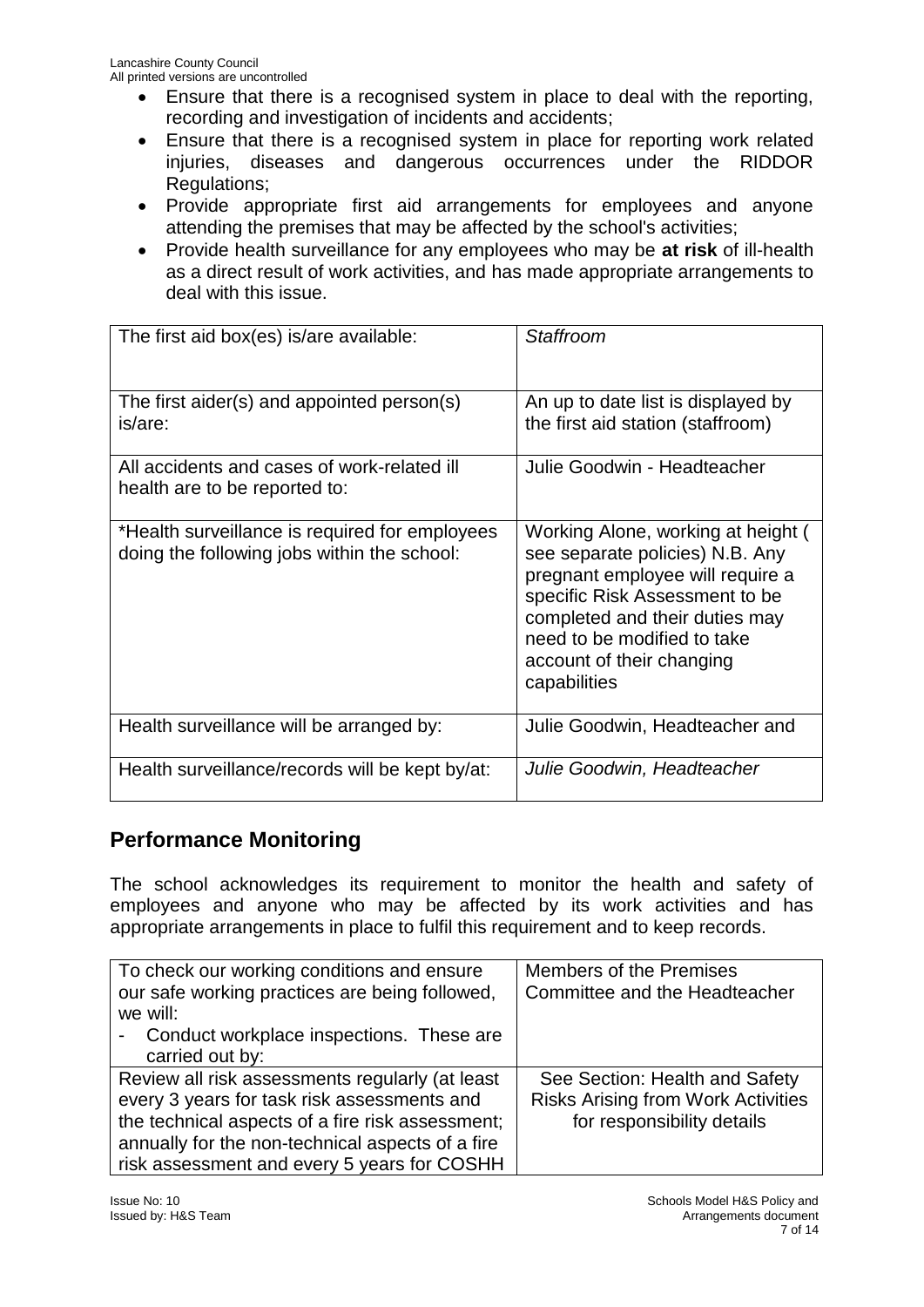| All printed versions are uncontrolled                                                                                                                                                                                     |                            |
|---------------------------------------------------------------------------------------------------------------------------------------------------------------------------------------------------------------------------|----------------------------|
| assessments) or in the event of any significant                                                                                                                                                                           |                            |
| changes.                                                                                                                                                                                                                  |                            |
| Responsible person(s) for investigating<br>accidents - e.g. road traffic accidents, slips,<br>trips and/or falls accidents etc. before<br>requesting assistance from the Health, Safety<br>and Quality Team if necessary: | Julie Goodwin, Headteacher |
| Responsible person(s) for investigating work-<br>related causes of sickness absences:                                                                                                                                     | Julie Goodwin, Headteacher |
| Responsible person(s) for acting on<br>investigation findings to prevent recurrences:                                                                                                                                     | Julie Goodwin, Headteacher |
| Responsible person(s) for the monitoring of<br>any trends in accidents, incidents and sickness<br>absence:                                                                                                                | Julie Goodwin, Headteacher |

# **Emergency Procedures - Fire and Evacuation**

The school acknowledges its responsibility for ensuring that appropriate emergency procedures are in place and that these are communicated to all concerned, including other users of the premises, and monitored on a regular basis.

| Responsibility for ensuring the fire risk<br>assessment is undertaken and implemented<br>rests with:                                             | Julie Goodwin, Headteacher |
|--------------------------------------------------------------------------------------------------------------------------------------------------|----------------------------|
| Escape routes are checked by/every:                                                                                                              | Site Supervisor - daily:   |
| Fire extinguishers are maintained and checked<br>by/every:                                                                                       | LCC - annually:            |
| Alarms are tested by/every:                                                                                                                      | Site Supervisor - weekly   |
| The emergency evacuation procedure is tested<br>by/every:                                                                                        | Headteacher - termly       |
| Responsibility for ensuring arrangements are<br>in place to deal with other emergency<br>situations e.g. bomb threat, flood, etc. rests<br>with: | Headtteacher               |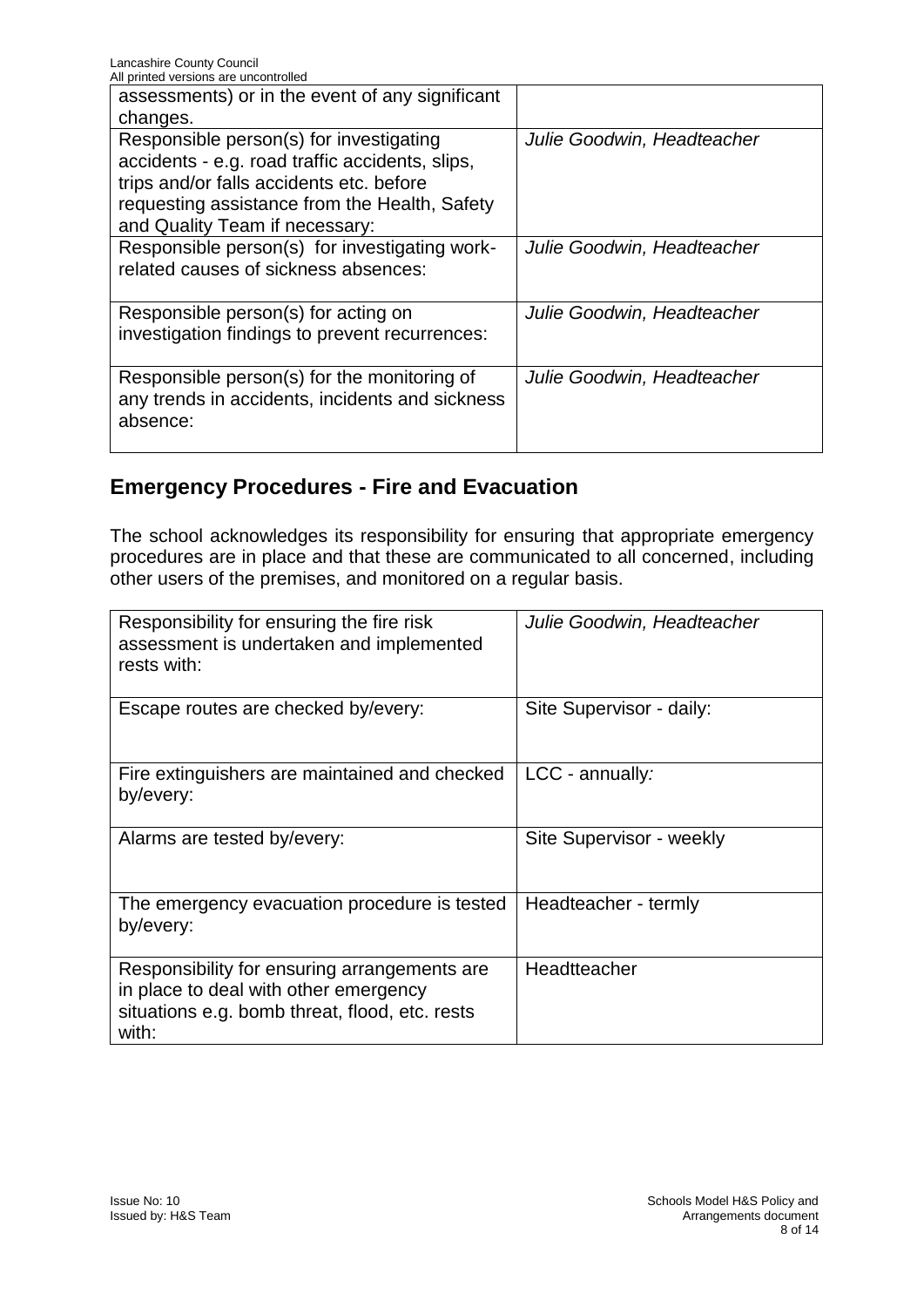### **Table of Occupational Health & Safety Topics/Activities that apply**

| <b>Occupational Health &amp; Safety</b><br><b>Topic/Activity</b><br>(This is not a comprehensive list. Please<br>add any further topics/activities relevant<br>to the school).<br>Information and Guidance is available<br>on the web site, link below: | Applicable<br>$(\vee)$ | Details of where information about the school's arrangements can be found      |
|---------------------------------------------------------------------------------------------------------------------------------------------------------------------------------------------------------------------------------------------------------|------------------------|--------------------------------------------------------------------------------|
| Health, Safety & Quality web site<br>Accident Reporting, Recording and<br>Investigation                                                                                                                                                                 |                        | Accident books are kept in the first aid cupboard in the staffroom.            |
| Asbestos Management Plan                                                                                                                                                                                                                                |                        | <b>Front Office</b>                                                            |
| Bodily Fluids (urine; blood; faeces;<br>vomit) & Biological Agents                                                                                                                                                                                      |                        | See information at the rear of this policy                                     |
| Cleaning/caretaking tasks                                                                                                                                                                                                                               |                        | Via Simply Clean - Tel 01524 852424                                            |
| Control of contractors                                                                                                                                                                                                                                  |                        | LCC Property Group - Tel 01772 535418                                          |
| Control of Substances Hazardous to<br>Health (COSHH)                                                                                                                                                                                                    |                        | Site Supervisor Folder - Staffroom                                             |
| Disability access (health & safety<br>implications)                                                                                                                                                                                                     |                        | See Accessibility Plan                                                         |
| Display Screen Equipment and Eye<br><b>Tests</b>                                                                                                                                                                                                        |                        | <b>Electrical Safety at Work Guidance</b>                                      |
| Driving at Work                                                                                                                                                                                                                                         |                        |                                                                                |
| Electrical Safety e.g. installations, PAT<br>tests, visual checks, local policy on<br>bringing electrical items into school etc.                                                                                                                        |                        | See notices displayed around school                                            |
| Emergency Procedures other than Fire                                                                                                                                                                                                                    |                        | https://schoolsportal.lancsngfl.ac.uk/view_sp.asp?siteid=3726&pageid=14834&e=e |
| e.g. flood, services failure                                                                                                                                                                                                                            |                        |                                                                                |
| Extended school and community use                                                                                                                                                                                                                       |                        | See Accessibility Plan                                                         |
| <b>Fire Safety</b>                                                                                                                                                                                                                                      |                        | Fire Risk Assessment - Julie Goodwin                                           |
| <b>First Aid</b>                                                                                                                                                                                                                                        |                        | <b>See Qualified First Aider</b>                                               |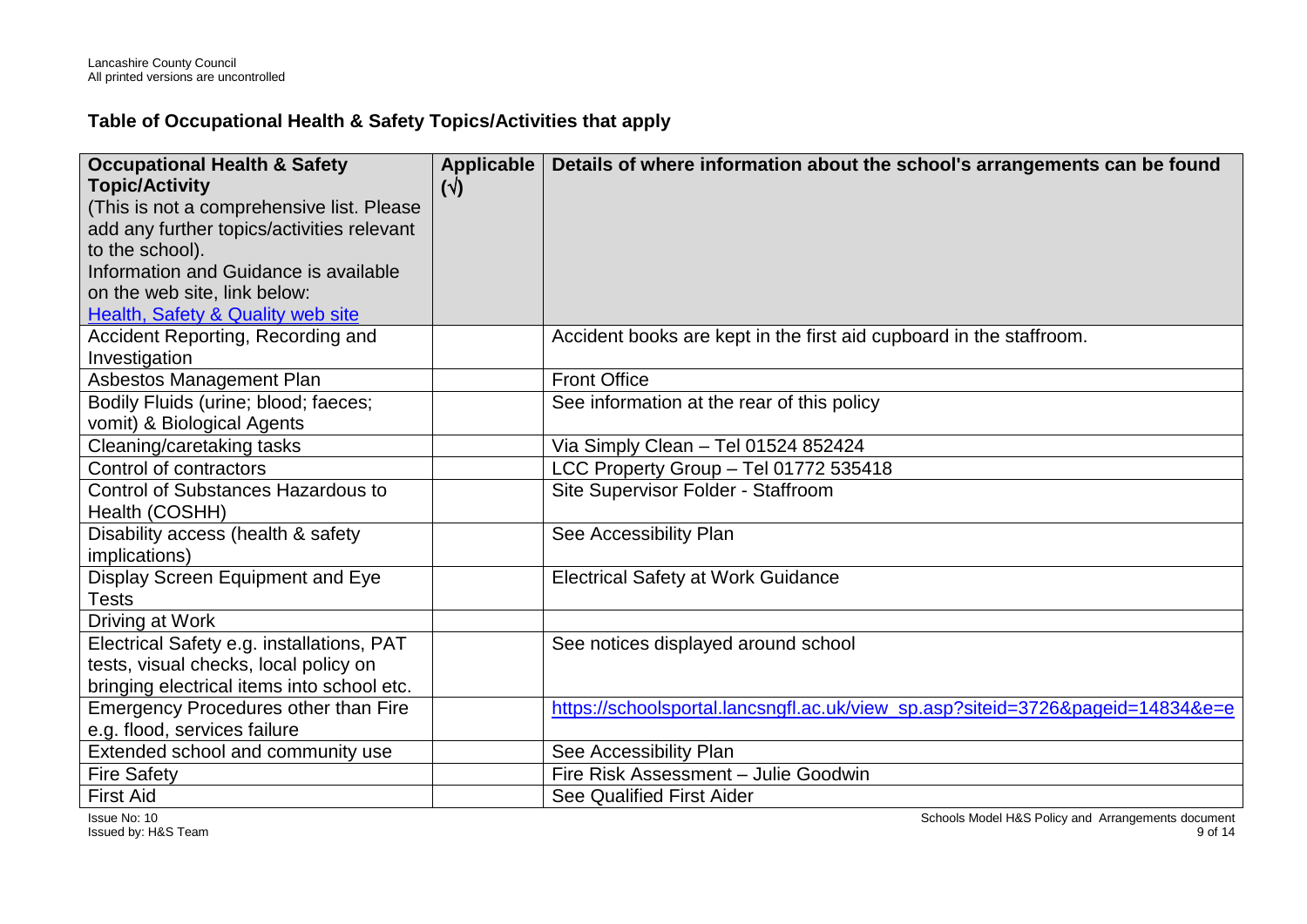| <b>Occupational Health &amp; Safety</b><br><b>Topic/Activity</b><br>(This is not a comprehensive list. Please<br>add any further topics/activities relevant<br>to the school).<br>Information and Guidance is available<br>on the web site, link below:<br>Health, Safety & Quality web site | Applicable<br>$(\sqrt{2})$ | Details of where information about the school's arrangements can be found                                 |
|----------------------------------------------------------------------------------------------------------------------------------------------------------------------------------------------------------------------------------------------------------------------------------------------|----------------------------|-----------------------------------------------------------------------------------------------------------|
| Gas safety e.g. installations, servicing,<br>tests, visual checks, local policy on use<br>of gas items in school etc.                                                                                                                                                                        |                            | https://schoolsportal.lancsngfl.ac.uk/view sp.asp?siteid=3726&pageid=16154&e=e                            |
| Health & Safety Induction (checklist<br>available on web site)                                                                                                                                                                                                                               |                            | Induction Folder - See Julie Goodwin                                                                      |
| Infection Control including needles and<br>needle stick injuries                                                                                                                                                                                                                             |                            | See first aid reports                                                                                     |
| Lettings to non-school groups                                                                                                                                                                                                                                                                |                            | See Lettings Policy                                                                                       |
| Manual Handling                                                                                                                                                                                                                                                                              |                            | https://schoolsportal.lancsngfl.ac.uk/view_sp.asp?siteid=3726&pageid=17126&e=e                            |
| <b>Minibuses</b>                                                                                                                                                                                                                                                                             | N/A                        |                                                                                                           |
| Mobile phones (the use of)                                                                                                                                                                                                                                                                   |                            | See Acceptable Internet Use Policy                                                                        |
| Personal safety including lone working<br>and violence and aggression                                                                                                                                                                                                                        |                            | See school policies                                                                                       |
| Play Equipment installations inspections                                                                                                                                                                                                                                                     |                            | See Headteacher for copy of latest report                                                                 |
| Playgrounds and external areas                                                                                                                                                                                                                                                               |                            | See Headteacher for copy of latest report                                                                 |
| Ponds and Water features                                                                                                                                                                                                                                                                     |                            | See pond risk assessment                                                                                  |
| <b>Premises Management (see Premises</b><br>Management Guidance & Records on<br>Health & Safety web site)                                                                                                                                                                                    |                            | https://schoolsportal.lancsngfl.ac.uk/view_sp.asp?siteid=3726&pageid=16372&e=e                            |
| Pupil moving and handling (special<br>needs)                                                                                                                                                                                                                                                 |                            | https://schoolsportal.lancsngfl.ac.uk/view_sp.asp?siteid=3726&pageid=16154&e=e                            |
| Pregnant employees and nursing<br>mothers                                                                                                                                                                                                                                                    |                            | https://schoolsportal.lancsngfl.ac.uk/view_sp.asp?siteid=3726&pageid=16372&e=e<br>See also individual RAs |

Issue No: 10 Issued by: H&S Team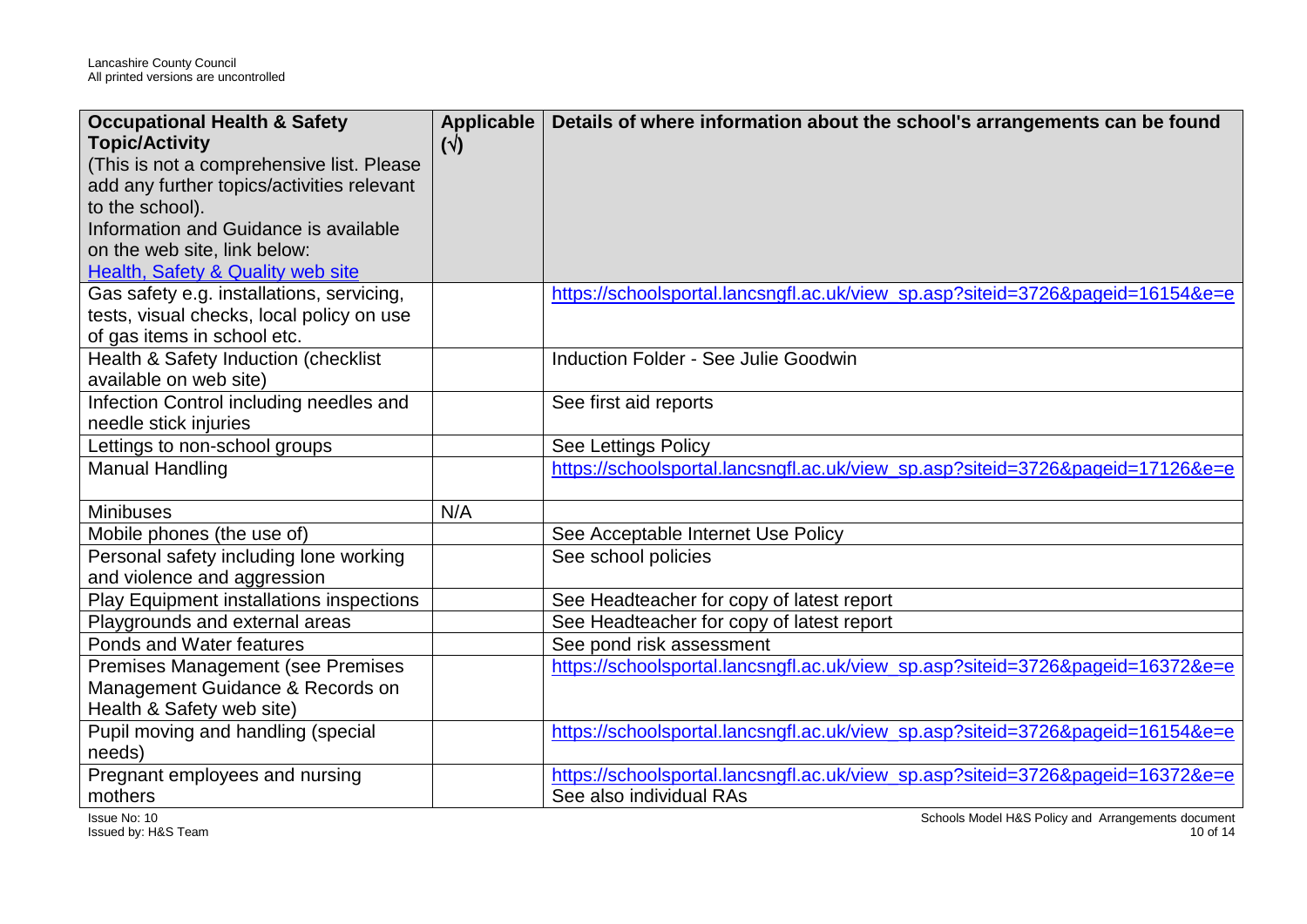| <b>Occupational Health &amp; Safety</b><br><b>Topic/Activity</b><br>(This is not a comprehensive list. Please<br>add any further topics/activities relevant<br>to the school).<br>Information and Guidance is available<br>on the web site, link below:<br>Health, Safety & Quality web site | Applicable<br>$(\vee)$ | Details of where information about the school's arrangements can be found                                                                                            |
|----------------------------------------------------------------------------------------------------------------------------------------------------------------------------------------------------------------------------------------------------------------------------------------------|------------------------|----------------------------------------------------------------------------------------------------------------------------------------------------------------------|
| Reporting of health & safety<br>concerns/faults                                                                                                                                                                                                                                              |                        | Headteacher                                                                                                                                                          |
| Severe Weather including winter gritting                                                                                                                                                                                                                                                     |                        | <b>Site Supervisor</b>                                                                                                                                               |
| Shared use of buildings                                                                                                                                                                                                                                                                      |                        | See Protocol Agreements                                                                                                                                              |
| Sharps e.g. broken glass either in<br>school building or external grounds                                                                                                                                                                                                                    |                        | <b>Site Supervisor</b>                                                                                                                                               |
| <b>Stress</b>                                                                                                                                                                                                                                                                                |                        | https://schoolsportal.lancsngfl.ac.uk/view_sp.asp?siteid=3726&pageid=17126&e=e                                                                                       |
| Swimming pools                                                                                                                                                                                                                                                                               | N/A                    |                                                                                                                                                                      |
| Transport Safety/Vehicle Movement -<br>arrangements for vehicle movement, car<br>parking and vehicle/pedestrian<br>segregation on site                                                                                                                                                       |                        | Separated by fencing. No pedestrian access via carpark. Patrolled at the start and<br>end of each day. Gates closed during school hours. Reverse into parking spaces |
| Visitor and volunteers safety                                                                                                                                                                                                                                                                |                        | Visitor handbook                                                                                                                                                     |
| Waste storage and disposal                                                                                                                                                                                                                                                                   |                        | See health and safety risk assessment                                                                                                                                |
| Water hygiene (Legionella, lead etc.) - a<br>Legionella Risk Assessment should be<br>in place as part of your premises<br>management arrangements                                                                                                                                            |                        | See Legionella folder - See site supervisor for details of routine tests                                                                                             |
| Work equipment and machinery                                                                                                                                                                                                                                                                 |                        | See Service Log and PAT testing                                                                                                                                      |
| Working at height - ladders, access<br>equipment etc.                                                                                                                                                                                                                                        |                        | See school policies on server                                                                                                                                        |
| Workplace Inspection                                                                                                                                                                                                                                                                         |                        | https://schoolsportal.lancsngfl.ac.uk/view_sp.asp?siteid=3726&pageid=16184&e=e                                                                                       |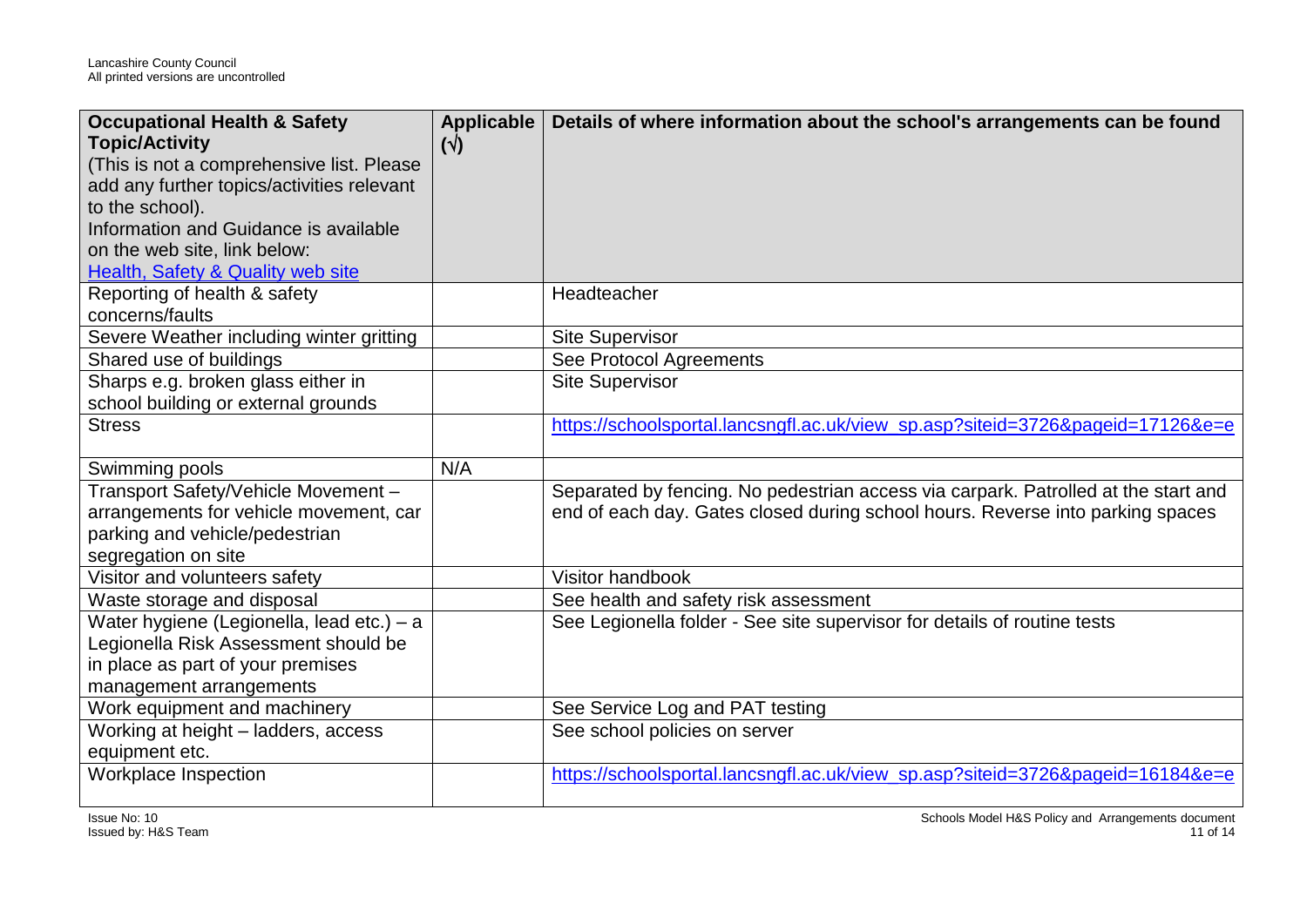| <b>Occupational Health &amp; Safety</b>      | Applicable | Details of where information about the school's arrangements can be found |
|----------------------------------------------|------------|---------------------------------------------------------------------------|
| <b>Topic/Activity</b>                        | $(\vee)$   |                                                                           |
| (This is not a comprehensive list. Please)   |            |                                                                           |
| add any further topics/activities relevant   |            |                                                                           |
| to the school).                              |            |                                                                           |
| Information and Guidance is available        |            |                                                                           |
| on the web site, link below:                 |            |                                                                           |
| <b>Health, Safety &amp; Quality web site</b> |            |                                                                           |
|                                              |            |                                                                           |
|                                              |            |                                                                           |
|                                              |            |                                                                           |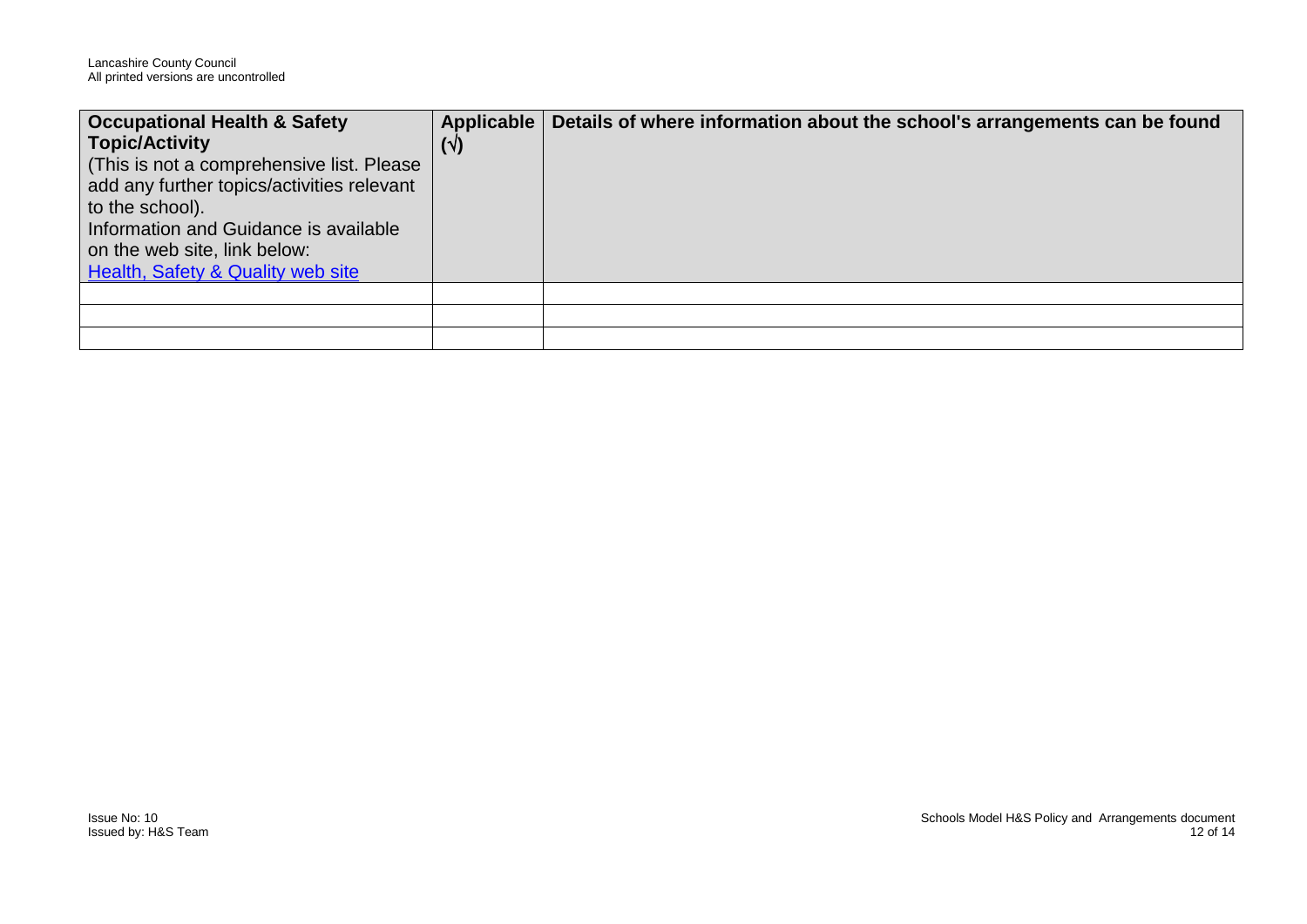### **Table of Non-Occupational Health & Safety Topics/Activities that apply**

| Curriculum and other non-occupational activities (information and<br>guidance is available in various parts of the <b>Schools Portal</b> ) | Applicable $(\sqrt{})$ | Details of where information about the<br>school's arrangements can be found                           |
|--------------------------------------------------------------------------------------------------------------------------------------------|------------------------|--------------------------------------------------------------------------------------------------------|
| Administration of medication                                                                                                               | V                      | See Medicine Policy                                                                                    |
| *Educational Visits                                                                                                                        | $\sqrt{}$              | See EVC Policy                                                                                         |
| Food safety and hygiene                                                                                                                    | $\sqrt{ }$             | See Food Hygiene Policy - H&S Risk<br>Assessment file - School Network                                 |
| <b>Outdoor activities</b>                                                                                                                  | V                      | See EVC Policy                                                                                         |
| PE Equipment                                                                                                                               | √                      | See HT for latest report                                                                               |
| Pupil handling and restraint                                                                                                               | $\sqrt{}$              | <b>Behaviour Policy</b>                                                                                |
| Grounds maintenance activities                                                                                                             | V                      | Judith Heyhurst - 07824434310                                                                          |
| Pupil movement and flow                                                                                                                    | N                      | <b>Behaviour Policy</b>                                                                                |
| School transport                                                                                                                           | N/A                    |                                                                                                        |
| Science (only where not covered by curriculum safety procedures set<br>down in CLEAPSS)                                                    | $\sqrt{}$              | <b>Science Policy</b>                                                                                  |
| Smoking                                                                                                                                    | $\sqrt{}$              | See Drug Education Policy                                                                              |
| Special needs of pupils health & safety issues                                                                                             | $\sqrt{}$              | <b>SEN Policy</b>                                                                                      |
| Stage and drama activities                                                                                                                 |                        |                                                                                                        |
| Supervision of pupils                                                                                                                      | N                      | <b>Teaching and Learning Policy</b>                                                                    |
| Technology rooms and equipment                                                                                                             | $\sqrt{ }$             | See subject policies and / or risk assessment<br>for specific equipment (e.g. glue guns) on<br>server. |
| Wearing of jewellery                                                                                                                       | $\sqrt{ }$             | School Prospectus - Uniform                                                                            |
| Work experience                                                                                                                            | $\sqrt{}$              | Julie Goodwin                                                                                          |
|                                                                                                                                            |                        |                                                                                                        |
|                                                                                                                                            |                        |                                                                                                        |